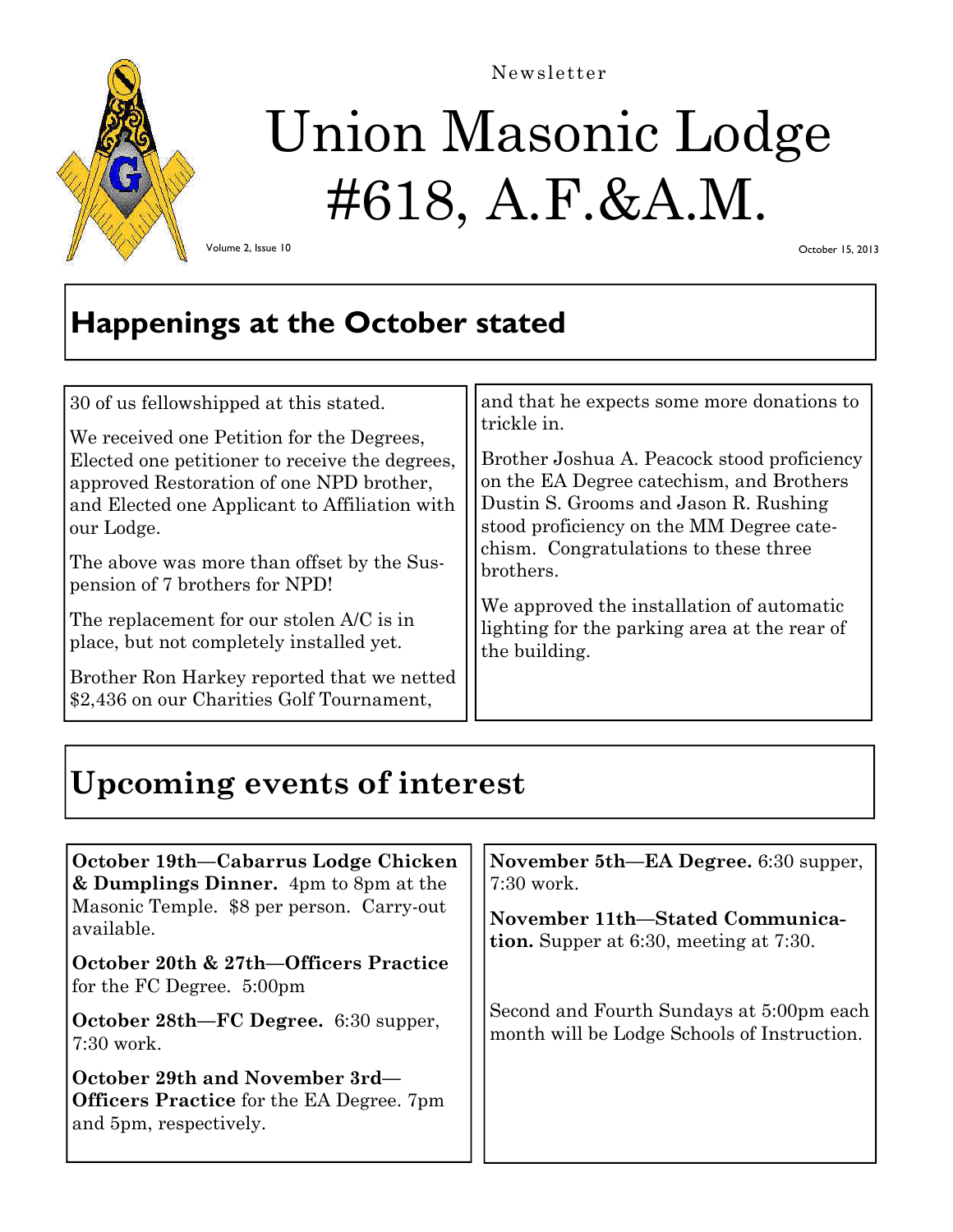# **October Birthdays (by age)**

| <b>AGE/BIRTH DATE REPORT</b><br>(sorted by age on birth date)<br>88 10/24/1925 BYRON H. | 68 10/02/1945 THOMAS M. LIT-<br>TLE         | 53 10/26/1960 ROBERT C.<br><b>MCEACHERN</b> |
|-----------------------------------------------------------------------------------------|---------------------------------------------|---------------------------------------------|
| <b>BEATTY</b><br>75 10/09/1938 JIMMIE BAR-                                              | 67 10/16/1946 JOHN G. HATH-<br><b>COCK</b>  | 22 10/30/1991 DAVID G. NASH                 |
| <b>BEE</b><br>70 10/20/1943 KENNETH W.                                                  | 65 10/24/1948 WILLIAM O.<br><b>BLACK JR</b> |                                             |
| <b>HARTSELL SR</b>                                                                      | 56 10/11/1957 DON A. LAM-<br><b>BERT</b>    |                                             |

## **November Birthdays (by age)**

| <b>AGE / BIRTH DATE REPORT</b>    | 65 11/27/1944 WALKER A.                                                | 59 11/05/1954 DENNIS R.     |
|-----------------------------------|------------------------------------------------------------------------|-----------------------------|
| (sorted by age on birth date)     | <b>HARKEY</b>                                                          | <b>KIKER</b>                |
| 83 11/09/1930 DAVID L.<br>WARWICK | 63 11/21/1950 VINCENT J. D'AN-   57 11/27/1956 DAVID E.<br><b>DREA</b> | <b>FLOYD</b>                |
| 175 11/18/1938 RONALD A.          | 61 11/06/1952 RONNIE J. MOR-                                           | 56 11/02/1957 PERRY L. SAMS |
| <b>HARKEY</b>                     | <b>GAN</b>                                                             | 20 11/16/1993 JOHN R. NASH  |

### **Masonic Education. The Recommender**

### **THE RECOMMENDER**

By Lowell C. Jensen, PGM (Idaho)

### **RECOMMENDED BY BROTHER JOHN DOE, A MEMBER OF THIS LODGE**

What is in a name? It is the means, by which, we as individuals are identified. If it is used with concern and care, it will be respected. If it is overused and abused, it will be questioned—and often there will be debate as to its value. For example, who respects a person who has the reputation of passing bad checks? He develops the reputation of a person who cannot be depended on—so it is, my Brothers, in Masonry. The name of a Master Mason can bring pleasure to himself, and profit to the Fraternity, if wisely used. It is an instrument to loose, as well as to make fast, the gates of the Fraternity.

When we recommend a person for the degrees of Masonry, do we realize the importance of this act? Does the prospective member possess the qualities and character necessary to become a good Mason? This is the first and most important safeguard of the Fraternity. Like the checks we give out, there must be sufficient funds to make the transaction good, or it will bounce and the reputation of the recommender and the petitioner will be jeopardized.

When we sign a petition, are we just practicing our penmanship and leaving our responsibility behind? In recent years, possibly this has been the situation with too many of our petitions.

(Continued on p3)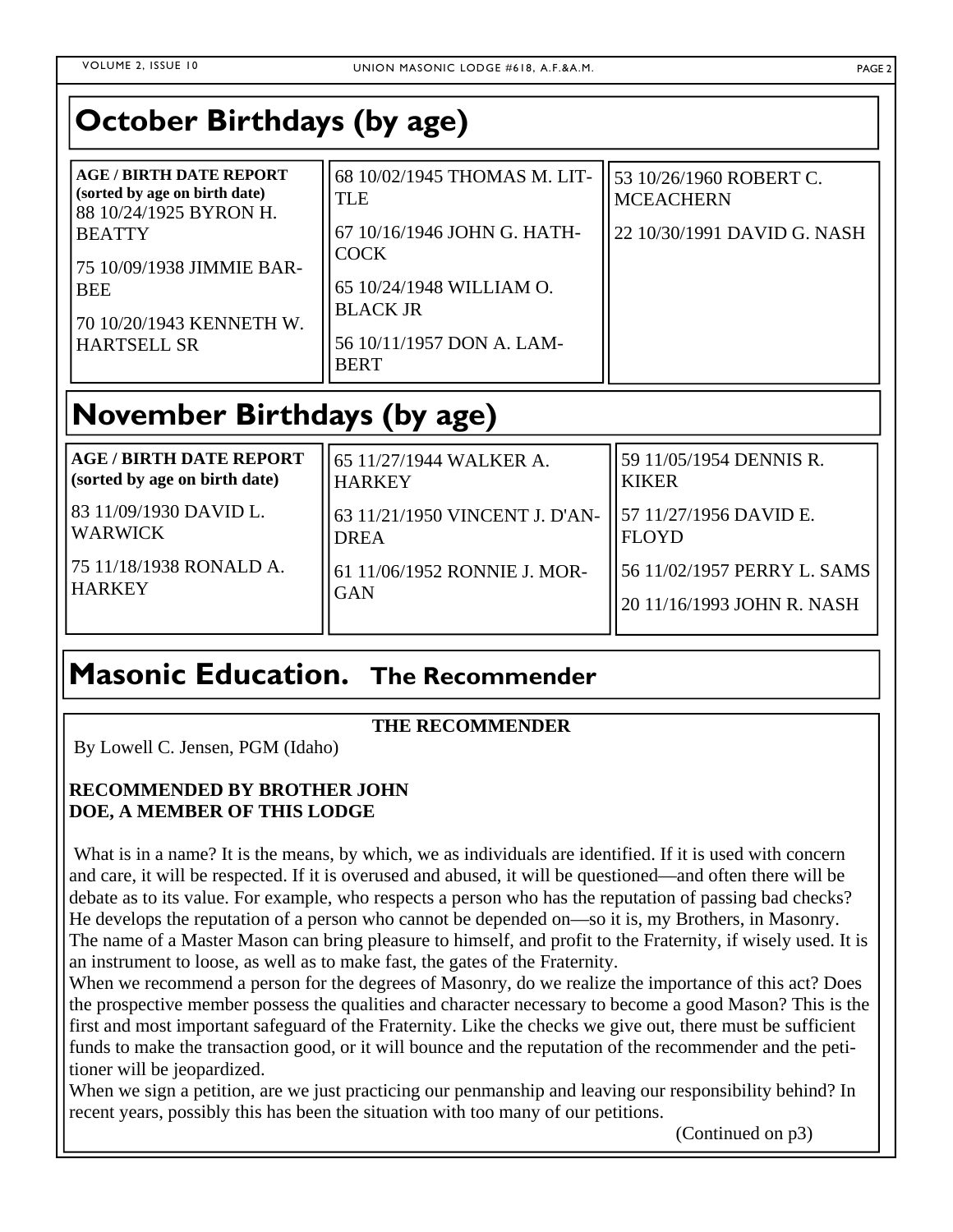#### (Continued from p2)

The Persons admitted Members of a Lodge must be good and true Men, free-born, and of mature and discreet Age, no Bondsman, no Women, no immoral or scandalous Men, but of good Report. (Anderson's Constitutions of 1723).

The first responsibility, in regard to a petitioner, is to determine if he possesses the desire to become a Mason, and if so, has he been given some idea of what Freemasonry is and what it is not? Has he been informed that he will have to meet certain moral and financial obligations.

In some jurisdictions and in some of the lodges, the recommender is expected to stand up in open lodge and make a brief statement about the person he is recommending for membership.

The persons who sign a petition should always be in lodge when the petition is read, and by all means they should be present when it is balloted on. Failure to do so leaves a question among the Craft that the recommenders may not be completely sold on the individual. If they are convinced, they would display their conviction by being present. If you would—a credit reference for a good man. Isn't this practicing the teachings of our Fraternity, that of concern for our fellowman?

If the persons who have given this credit reference are concerned Masons, they can make a very important impression by being present at lodge every night when the candidate receives his degrees. Better yet, they should take him to lodge and introduce him to the membership. By so doing, they will be available to answer all the questions that he may have. This act will establish the first tie of Brotherhood; therefore causing the candidate to think, "Say, these fellows are serious. They are concerned with Masonry and with me." We say that when the candidate has completed the necessary requirements of the three degrees of Masonry, he is a Master Mason and is thereby commended to the kind care and protection of Master Masons withersoever dispersed. My Brethren, he is just starting to become a Master Mason at this point. To this new Brother of the Craft, the recommenders should assume a greater responsibility than ever before. They are the two Masons who can whisper good counsel to the new Brother, take him to a neighboring lodge and let him be examined, assist him with the formalities of balloting in lodge, inform him on what honors are to be given at the proper time, what books are good for his further enlightenment, and can offer assistance to those questions that most members hesitate to ask when they are so new. By so doing, they are thereby developing a deep and lasting impression of Masonry. Therefore they would be enabling him to become a better Mason.

By their demonstration of interest and concern in the new Brother, they are demonstrating that there are sufficient funds to make the transaction good—to the petitioner they are demonstrating that he is important, and that they are willing to help him to a better way of life.

"Let George do it" is somewhat the way of our lives—passing the buck. Too much responsibility has been placed on the coach, and letting the brothers who recommended him go somewhat free of responsibility in laying this important foundation. If the coach does not do a good job, the candidate does not receive the start to which he is entitled. Whose responsibility is it to see that the new brother received good coaching, and that he understands the teachings of the Masonic Degrees? The recommenders, in signing the petition, have in effect, stated that the candidate is potentially a good Mason, and if they are serious about it, they will see that he receives the proper start in Masonry.

Possibly we should return to the practice of standing up in lodge and demonstrate our pride in the use of our names. This would require the recommender to express a deep belief in the character and reputation of the person proposed for membership and attest to his good character, as well as the recommenders willingness to follow through.

If there is a loss of [a] Brother's interest and involvement in Masonry, and the discharging of his financial obligation begins to decrease to the point where he must be dropped from the rolls, then the recommenders and the other Brothers must assume their responsibility once more. Here again there has been too much of "letting George do it". The Lodge Secretary, should never have to do any of the soliciting of dues (other than in open lodge). It is the membership's responsibility, particularly the recommender, to demonstrate (Continued on p4)